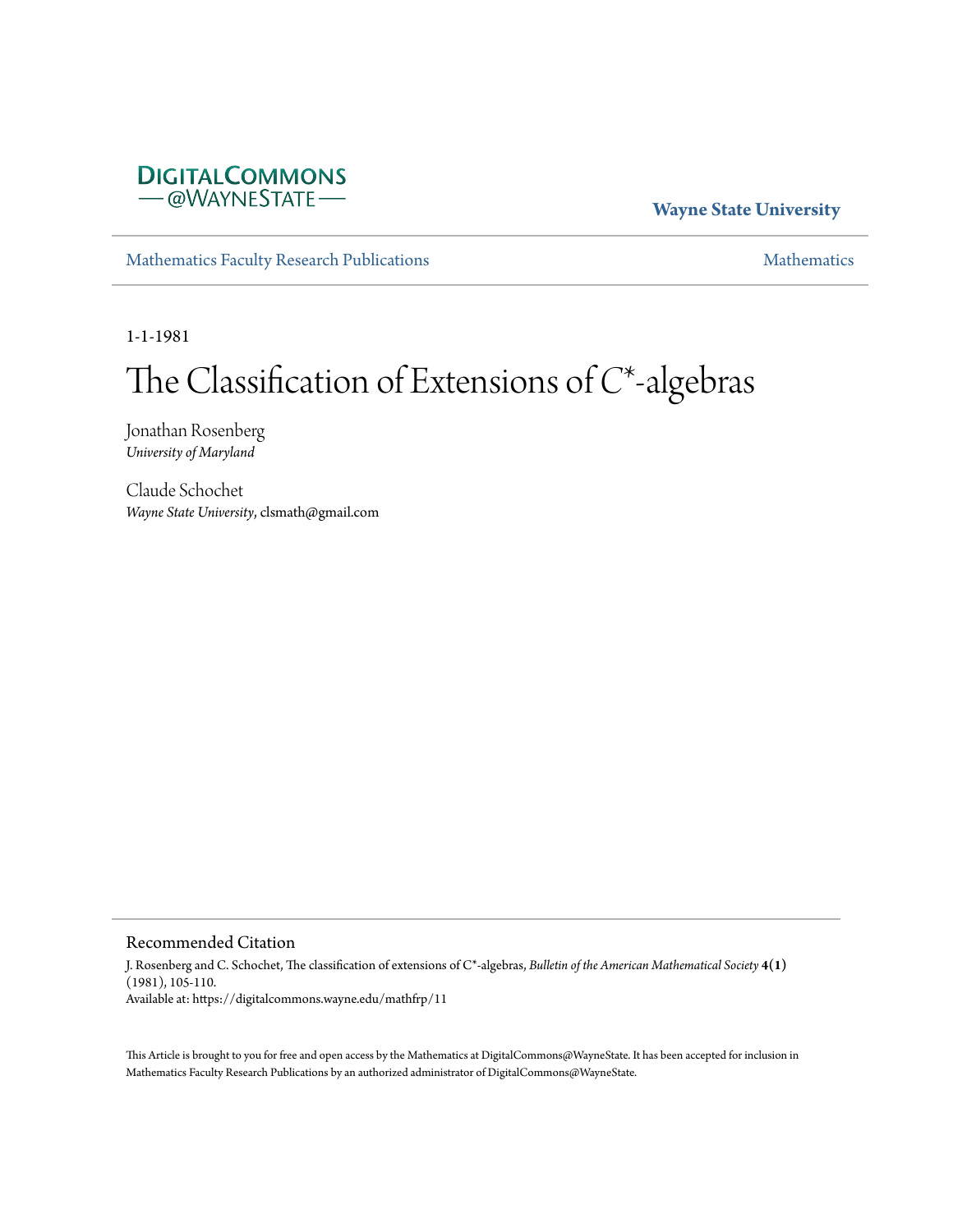## **THE CLASSIFICATION OF EXTENSIONS OF C\*-ALGEBRAS**  BY JONATHAN ROSENBERG<sup>1</sup>AND CLAUDE SCHOCHET<sup>1</sup>

**1.** G. G. Kasparov **[9]** recently showed how to construct a commutative semigroup  $Ext(A, B)$  out of "stable equivalence classes" of  $C^*$ -algebra extensions of the form

(1.1) 
$$
0 \longrightarrow B \otimes K \longrightarrow E \longrightarrow A \longrightarrow 0,
$$

where  $K = K(H)$  denotes the compact operators on a separable infinite-dimensional Hilbert space  $H$ . The addition operation comes from associating to  $(1.1)$  its "Busby invariant" [4, Theorem 4.3]  $A \rightarrow Q(B)$ , where  $Q(B)$  denotes the outer multiplier algebra of  $B \otimes K$ , and then using an injection of  $\mathcal{Q}(B) \oplus \mathcal{Q}(B)$  into *(I)* (*B*). If *A* is nuclear and *B* has a countable approximate unit,  $Ext(A, B)$  is actually a group. The identity of the group corresponds to those extensions  $\tau$ which are "stably split" (i.e., such that  $\tau + \tau'$  is split-see [4, Proposition 5.3] – for some split extension  $\tau'$ ).

Study of groups which classify extensions of the form (1.1) was initiated by Brown, Douglas, and Fillmore (BDF) [3] in the case *B =* C, the complex numbers. They showed that when  $A = C(X)$ *, X* a compact metric space, then unitary equivalence classes of unital "essential" extensions of the form (1.1) form a group  $Ext(A)$ . Furthermore,  $Ext(\underline{\ } )$  generates a homology theory on compact metric spaces which satisfies Bott periodicity and other useful conditions. L. G. Brown **[1]** also proved the following Universal Coefficient Theorem (UCT): there is a natural short exact sequence

$$
(1.2) \qquad 0 \longrightarrow \text{Ext}(K^0(X), \mathbb{Z}) \longrightarrow \text{Ext}(C(X)) \stackrel{\gamma}{\longrightarrow} \text{Hom}(K^1(X), \mathbb{Z}) \longrightarrow 0.
$$

Here Ext and Hom denote  $Ext^1_Z$  and Hom<sub>z</sub>, and  $K^*$  is (complex) K-theory for compact spaces. Kahn, Kaminker, and Schochet [8] identified  $Ext(C(X))$  for finite-dimensional compact metric spaces *X* with the "Steenrod A'-homology" of *X* and reproved (1.2) in this case.

Our objective in this note is to outline a number of results concerning the Kasparov groups  $E \times \mathcal{L}(A, B)$  which are analogous to known information about the BDF theory. These results enable one to compute the groups with relatively mild restrictions on the  $C^*$ -algebras  $A$  and  $B$ . This in turn should make it possible

**1 Research partially supported by the National Science Foundation 303-1690.** 

© 1981 American Mathematical Society 0002-9904/81 /0000-0008/\$02.50

**Received by the editors June 23, 1980.** 

**<sup>1980</sup>** *Mathematics Subject Classification.* **Primary 46L05, 55N20, 18G15.**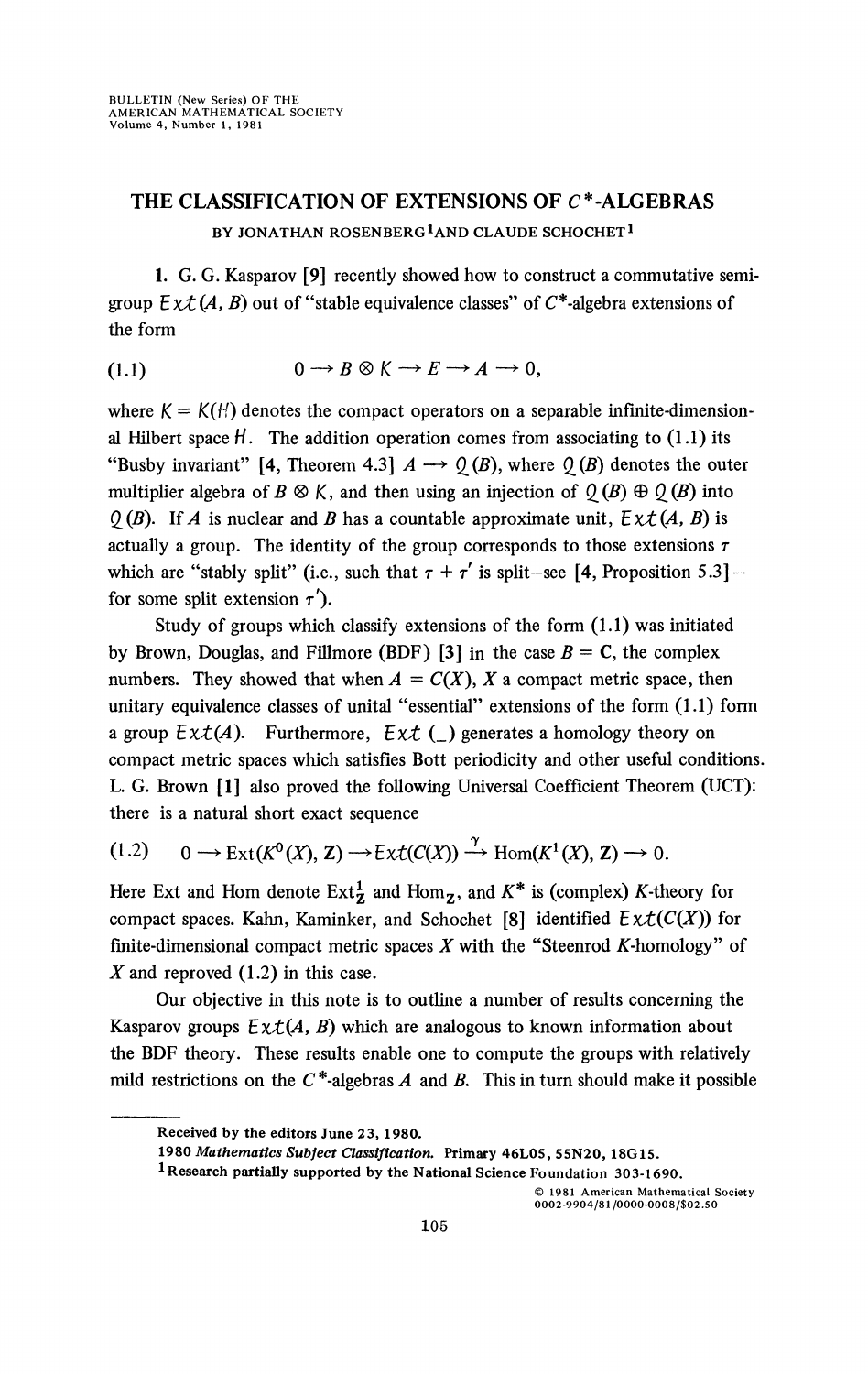to analyze the way in which a wide variety of  $C^*$ -algebra extensions are put together, at least stably.

Our results were motivated by work of Brown (largely unpublished, but see  $[2]$ ) extending the BDF results to the case where *A* is no longer commutative or necessarily unital (but still  $B = C$ ). In this case  $Ex \mathcal{L}(A)$  is a group, by results of Voiculescu, Choi-Effros, and Arveson, provided that *A* is nuclear, and homotopy-invariance holds for a large subclass of such *A* by work of Salinas and Pimsner-Popa-Voiculescu (PPV); see [6] for a detailed exposition.

2. Our first result concerns the relationship between Kasparov's  $Ext(A, B)$ for *B* abelian and certain other groups (unfortunately also denoted *Ext,* hence written here as  $Ext_{PPV}$ ) defined by PPV in [11] in a similar way from extensions of the form (1.1), but only using unital "homogeneous" extensions with  $B = C(X)$ , X a finite-dimensional compact metric.

THEOREM 2.1. *Let Y be a locally compact subset of some Euclidean space,*  and let  $Y^+ = Y \cup \{+\}$  be its one-point compactification. Let A be a separable *C\*-algebra, and A*<sup>+</sup> *the algebra with unit adjoined. Then there is a natural isomorphism* 

$$
Ext_{\text{PPV}}(Y^+, +; A^+) \cong Ext(A, C_0(Y)).
$$

COROLLARY 2.2. *Let X and Y be locally compact subsets of Euclidean spaces. Then* 

$$
\mathsf{Ext}\left(C_0(X), C_0(Y)\right) \cong \widetilde{K}^0(Y^+ \wedge F(X^+)),
$$

where  $F(X^+)$  is the function spectrum of  $X^+$  and  $\widetilde{K}^*$  denotes reduced repre*sentable K-theory.* 

This follows from Theorem 2.1 and Schochet's calculation [12] of the PPV groups. Kasparov [9, Theorem 5] proved (2.2) when  $X^+$  and  $Y^+$  are finite CW-complexes.

Theorem 2.1 is not surprising for *Y* compact, but was a surprise (to us, at least) in the noncompact case. The essence of the proof of (2.1) is to show (for *Y* noncompact) that each map  $A \rightarrow Q(C_0(Y))$  is equivalent to one which "vanishes at infinity". For example, a certain quotient of the group  $C^*$ -algebra of the Heisenberg group, although shown by Voiculescu [14] to be nonsplit, is stably split by (2.2).

3. The following starting-point for computation of the Kasparov groups was obtained independently at about the same time by J. Cuntz  $[5]$ .  $(K_{*}$  denotes the Banach-algebra  $K$ -groups.)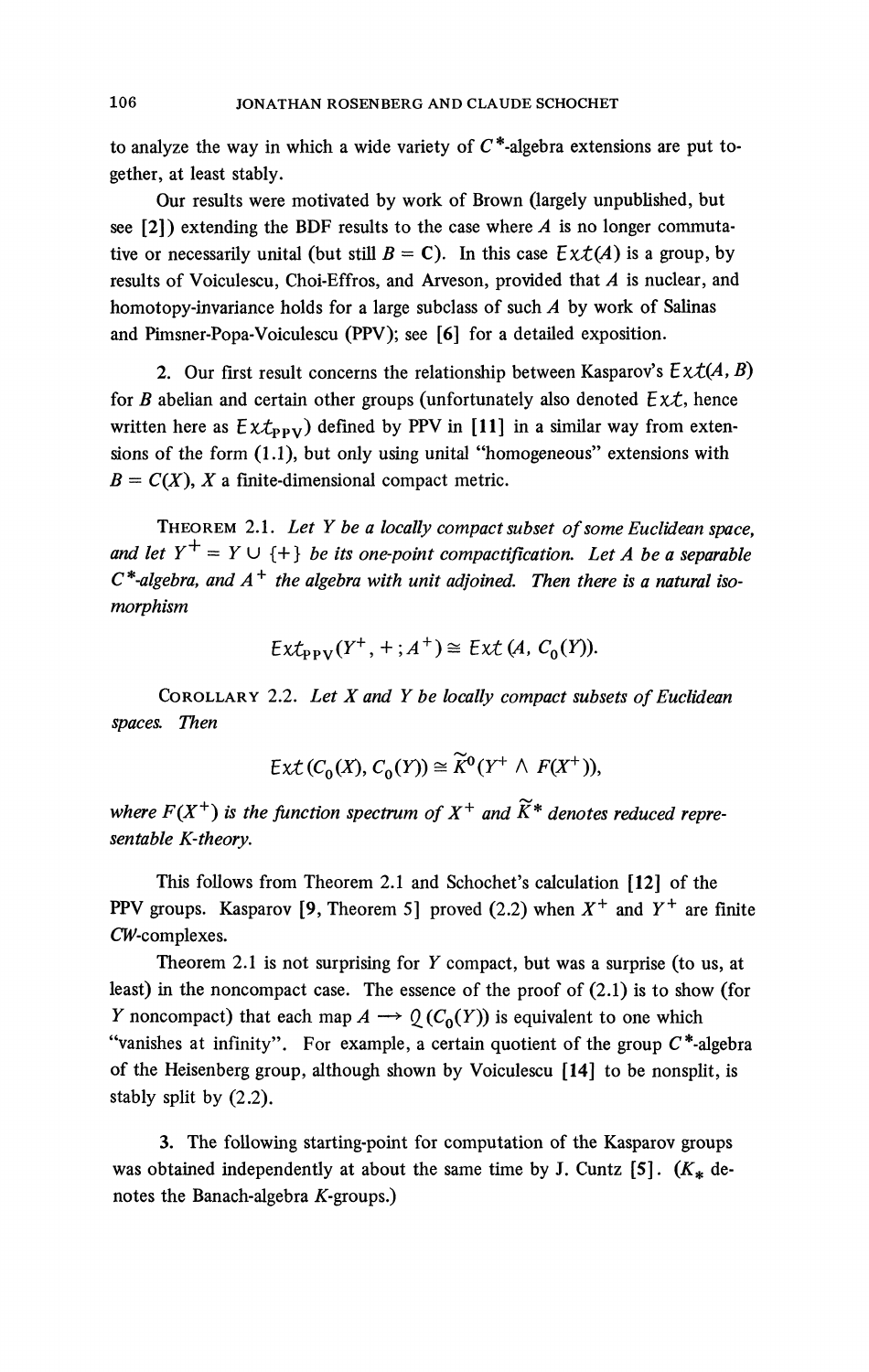THEOREM 3.1 (CF. [9, THEOREM 5]). *Let B be any C\*-algebra. Then there are natural isomorphisms* 

$$
\mathsf{Ext}\left(\mathsf{C},\,B\right)\cong K_1(B)\quad\text{and}\quad\mathsf{Ext}\left(C_0(\mathsf{R}),\,B\right)\cong K_0(B).
$$

The proof follows routinely from the direct construction of a unitary element in  $Q(B)$  whose class in  $K_1(Q(B))$  maps onto the class in  $K_0(B)$  of any given projection in  $B \otimes K$ .

Our remaining results depend on deeper properties of the Kasparov groups. Let  $Ext_1 = Ext$ ,  $Ext_0(A, B) = Ext(A \otimes C_0(\mathbb{R}), B)$ . Henceforth assume that *A* and *B* are separable and *A* is nuclear.  $Ext_{\alpha}(A) = Ext_{\alpha}(A, C)$  (q = 0, 1) are the (weak) BDF groups.

THEOREM 3.2 (KASPAROV<sup>[9]</sup>).  $Ext_{*}(A, B)$  is a homotopy-invariant bi*functor, covariant in By contravariant in A, satisfying Bott periodicity, stability, and exactness axioms in each variable.* 

Let  $\oplus$  denote the  $c_0$ -direct sum or "restricted direct product". The following analogue of the "infinite wedge axiom" in topology is similar to [3, Theorem 2.5].

THEOREM 3.3. For any separable nuclear  $C^*$ -algebras  $A_1, A_2, A_3, \ldots$ , *there is a natural isomorphism* 

$$
\mathsf{Ext}\, \ast \left(\bigoplus_{n=1}^{\infty} A_n, B\right) \cong \prod_{n=1}^{\infty} \mathsf{Ext}\, \ast (A_n, B).
$$

COROLLARY 3.4 (CF. MILNOR [10], BROWN [2]). Suppose that  $A =$ lim  $A_n$  with  $A_n$  nuclear. Then there is a natural short exact sequence

$$
0 \longrightarrow \lim_{h \to 0} \text{Ext}_0(A_n, B) \longrightarrow \text{Ext}(A, B) \longrightarrow \lim_{h \to 0} \text{Ext}(A_n, B) \longrightarrow 0.
$$

4. THEOREM 4.1 (KÜNNETH THEOREM;CF. [12,THEOREM 3]). *Suppose that A is an inductive limit of Type J C \*-algebras. Then the natural pairing* 

 $\alpha$ : Ext(A)  $\otimes$  K<sub>0</sub>(B)  $\rightarrow$  Ext(A, B)

*obtained from the obvious map*  $Q(C) \otimes_{\min} B \longrightarrow Q(B)$  *induces exact sequences*  $(p \in \mathbb{Z}/2)$ 

$$
0 \to \bigoplus_{q \in \mathbb{Z}/2} \text{Ext}_q(A) \otimes K_{q+p}(B) \xrightarrow{\alpha} \text{Ext}_p(A, B)
$$
  

$$
\to \bigoplus_{q \in \mathbb{Z}/2} \text{Tor}(\text{Ext}_{q+1}(A), K_{q+p}(B)) \to 0
$$

*which are natural with respect to A and B.*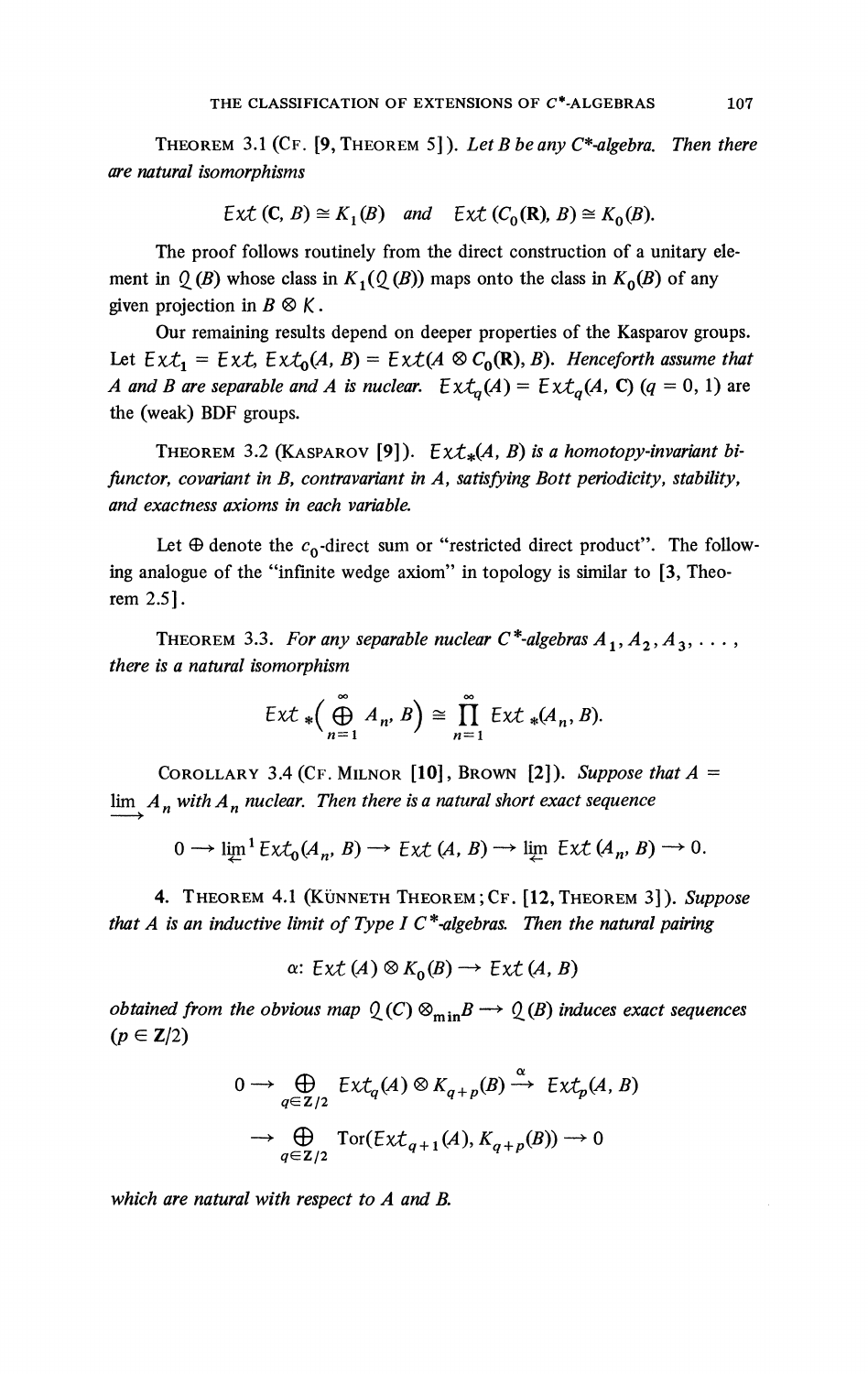PROOF (SKETCH). First suppose that *B* is fixed with  $K_{\ast}(B)$  free. Then (4.1) reduces to showing that  $\alpha$  is an isomorphism. Using Theorem 3.2 and Corollary 3.4, it is easy to see that

(a) if  $A = \lim_{n \to \infty} A_n$  and (4.1) holds for all  $(A_n, B)$ , then it holds for *(A, B)* and

(b) if *A* contains a closed ideal *J* and (4.1) holds for  $(J, B)$  and  $(A/J, B)$ , then it holds for *(A, B).* 

Using structure theory for Type I C\*-algebras, one reduces to the case *A* commutative, with, in fact,  $\hat{A}$  a finite complex. Then  $\alpha$  is a natural transformation of homology theories (on finite complexes) which is an isomorphism for 1-point spaces by (3.1), hence  $\alpha$  is an isomorphism (by a spectral sequence argument).

The general case (with  $K_{\ast}(B)$  arbitrary) is handled by the technique of a geometric projective resolution for  $K_*(B)$  [13].

THEOREM 4.2 (UCT). Suppose that A is an inductive limit of Type I  $C^*$ *algebras. Then the natural map* 

$$
\gamma\colon Ext\left(A,\,B\right)\longrightarrow\bigoplus_{q\in\mathbb{Z}/2}\mathrm{Hom}(K_{q}(A),\,K_{q+1}(B))
$$

*obtained from the connecting homomorphisms in the K-theory long exact sequence induces exact sequences (* $p \in \mathbb{Z}/2$ *)* 

$$
0 \to \bigoplus_{q \in \mathbb{Z}/2} \text{Ext}(K_{q+1}(A), K_{q+p}(B)) \to \text{Ext}_p(A, B)
$$
  

$$
\xrightarrow{\gamma} \bigoplus_{q \in \mathbb{Z}/2} \text{Hom}(K_q(A), K_{q+p}(B)) \to 0
$$

*which are natural in A and B.* 

COROLLARY 4.3. *Suppose that A is an inductive limit of Type* I C\**-algebras. Then there is a natural short exact sequence* 

$$
0 \longrightarrow \text{Ext}(K_0(A), \mathbf{Z}) \longrightarrow \text{Ext}(A) \xrightarrow{\gamma} \text{Hom}(K_1(A), \mathbf{Z}) \longrightarrow 0.
$$

**PROOF.** Set  $B = C$ ,  $p = 1$  in (4.2).

Corollary 4.3 was established by Brown (unpublished) several years ago. Our attempt to understand his result and to give a more transparent proof led to some of our work on (4.2). If *A* and *B* are commutative then (4.2) may be approached via (2.2) and methods of algebraic topology). D. Handelman [7] proved (4.2) when *A* and *B* are AF algebras (at least with *B* simple) and  $p = 1$ ; the UCT simplifies in this case since  $K_1(A) = K_1(B) = 0$ . J. Cuntz [5] established (4.2) in the case where  $A$  is an " $O$ -algebra" associated with a Markov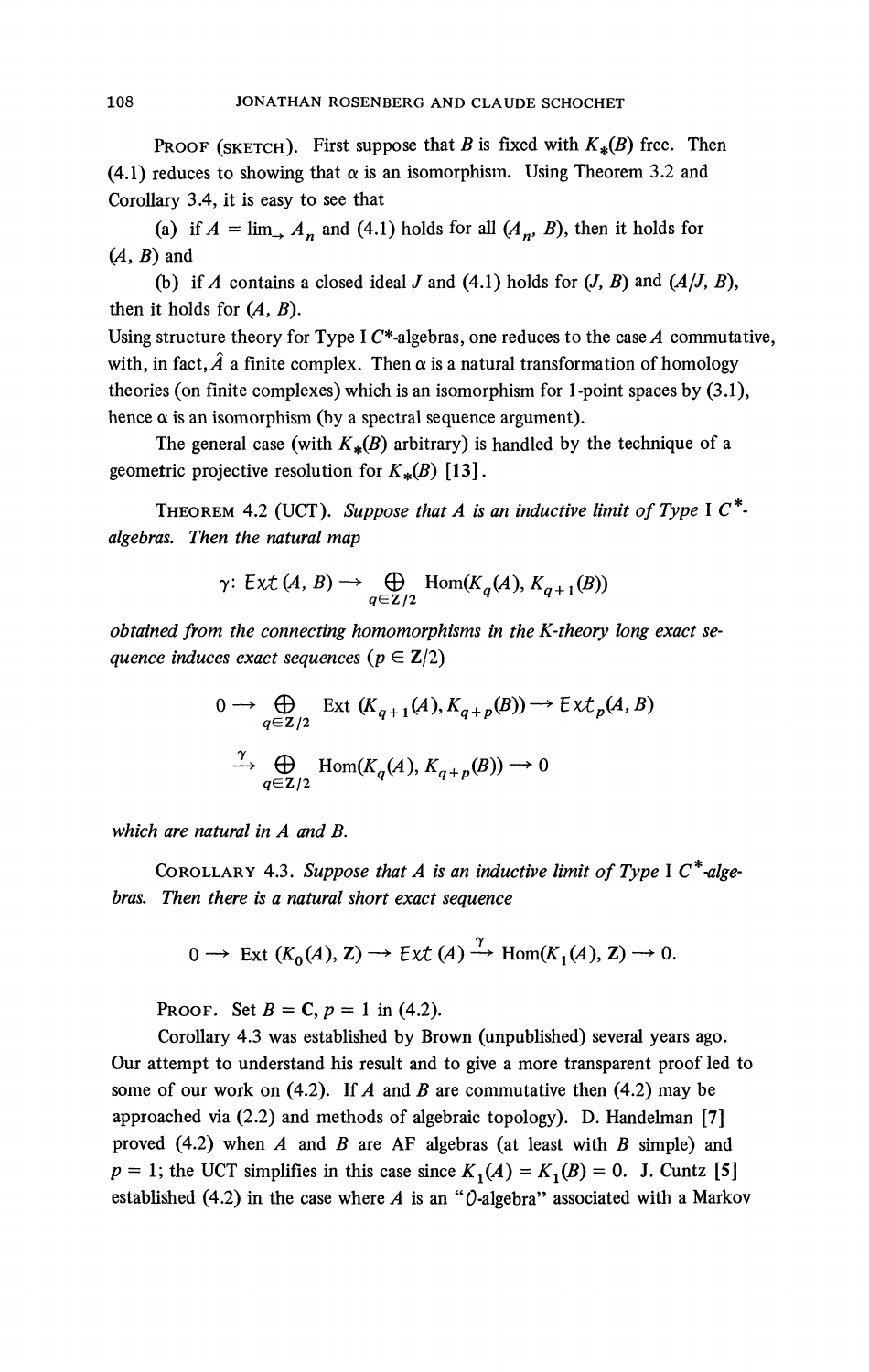chain and  $p = 1$ . Since such algebras are not inductive limits of Type I  $C^*$ -algebras, it seems that (4.1) and (4.2) ought to hold under weaker hypotheses *on A,*  perhaps for all nuclear  $C^*$ -algebras.

PROOF OF (4.2) (SKETCH). First suppose that *B* is fixed with  $K_*(B)$ divisible. Then (4.2) amounts to showing that  $\gamma$  is an isomorphism, and the situation is handled as in the proof of the Künneth theorem. The general case (with  $K_{*}(B)$  arbitrary) is handled by building a geometric injective resolution of  $K_{*}(B)$ .

The UCT has the following simple interpretation. Suppose  $\tau$  is an extension of the form (1.1) with *A* and *B* satisfying the hypotheses of Theorem 4.2. Form the six-term K-theory exact sequence of  $(1.1)$ . Suppose that (a) the boundary homomorphisms are zero and that (b) the two resulting short exact sequences of abelian groups split. Then  $\tau$  is a stably split extension.

We would like to thank Larry Brown and Ed Effros for helpful conversations. We are particularly indebted to Brown for sharing with us some of his unpublished calculations and ideas.

ADDED IN PROOF. Since this was written, T. Fack and G. Skandalis have proved an analogue of A. Connes' Thom isomorphism theorem for the Kasparov groups. This makes it possible to enlarge the category of algebras in  $(4.1)$  and  $(4.2)$  to include crossed products by **R** and **Z**.

#### **REFERENCES**

1. L. G. rown, *Operator algebras and algebraic K-theory,* Bull. Amer. Math. Soc. 81 (1975), 1119-1121 .

2. **12. 2.** *Extensions and the structure of*  $C^*$ -algebras, Istituto Nazionale di Alta Matematica, Sympos. Math. 20 (1976), 539-566 .

3. L. G. Brown, R. G. Douglas, and P. A. Fillmore, *Extensions of C\*-algebras and K-homology,* Ann. of Math. (2) 105 (1977), 265-324 .

4. R. S. Busby, *Double centralizers and extensions of C\*-algebras.* Trans. Amer. Math. Soc. 132 (1968), 79-99.

5. J. Cuntz, *A class of C\*-algebras and topological Markov chains.* II: *reducible Markov chains and the Ext-functor for C\*-algebras* (preprint, 1980).

6. R. G. Douglas, *C\*-algebra extensions and K-homology,* Ann. of Math. Studies, no. 95 Princeton Univ. Press, Princeton, 1980.

7. D. Handelman, *Extensions for AF algebras and dimension groups* (preprint, 1979).

8. D. S. Kahn, J. Kaminker, and C. Schochet, *Generalized homology theories on compact metric spaces,* Michigan Math. J. 24 (1977), 203—224.

9. G. G. Kasparov, *K-functors in the extension theory of C\*-algebras,* Funkcional. Anal, i Prilozen. 13 (1979), no. 4, 73-74 . (Russian)

10. J. W. Milnor, *On axiomatic homology theory,* Pacific J. Math. 12 (1962),  $337 - 341.$ 

11. M. Pimsner, S. Popa, and D. Voiculescu, *Homogeneous*  $C^*$ -extensions of  $C(X)$   $\otimes$ *K(H).* I, J. Operator Theory 1 (1979), 55-108; II, *ibid.* (to appear).

12. C. Schochet, *Homogeneous extensions of C\*-algebras and K-theory.* I, Bull. Amer. Math. Soc. (N.S.) 3 (1980), 715-718.